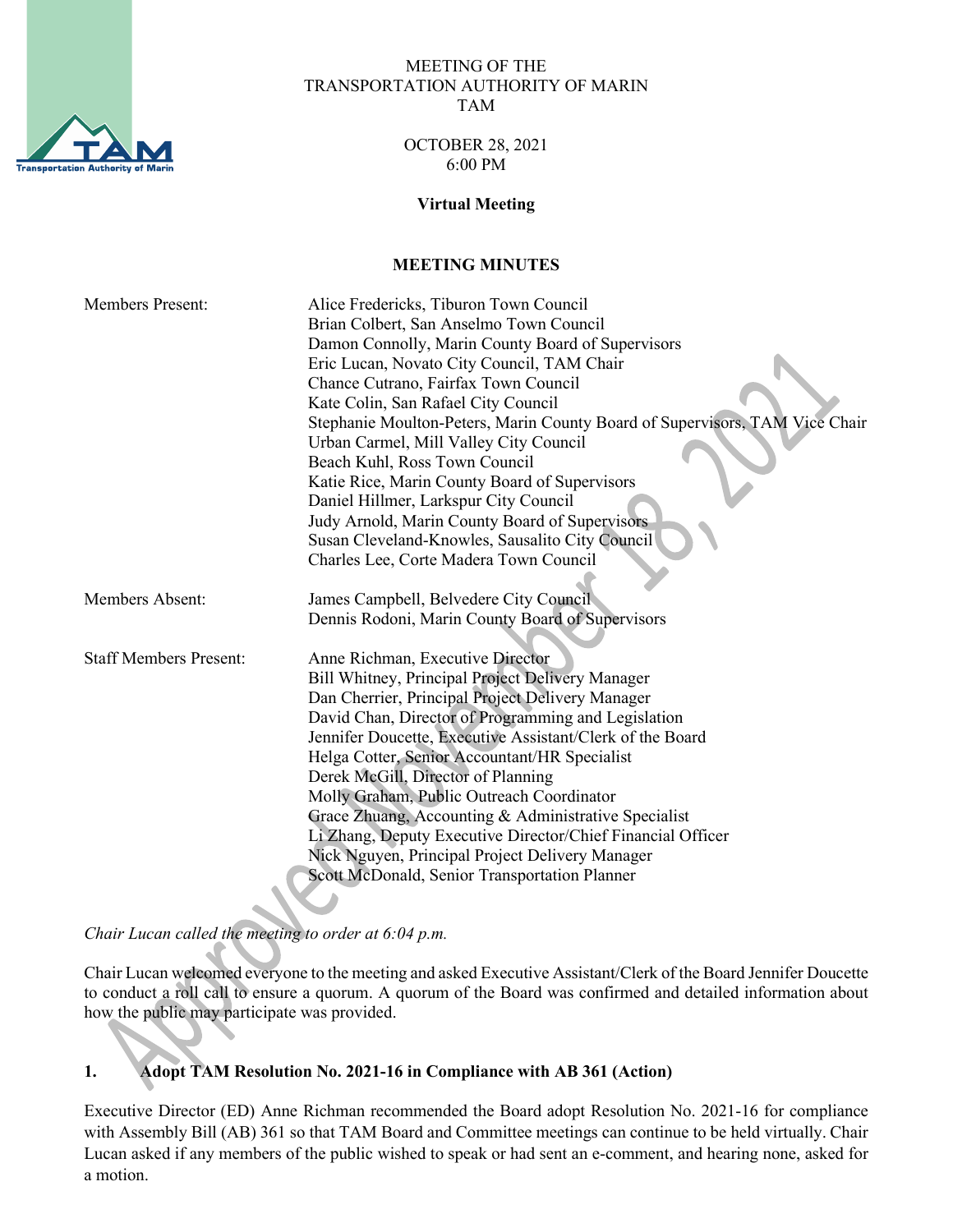Board of Commissioners Meeting Minutes **Page 2 of 7** and 2 of 7 October 28, 2021

Commissioner Cleveland-Knowles moved to adopt TAM Resolution No. 2021-16 for compliance with AB 361, which was seconded by Commissioner Cutrano. A roll call vote was conducted, and the motion was unanimously approved.

### **2. Chair's Report** (Discussion)

Chair Lucan reported on the electric bike (e-bike) share site tour, which was conducted by Bolt Mobility and the City of Richmond's Transportation Demand and Sustainability Manager. Participants included Chair Lucan, Aide to Commissioner Connolly Mary Sackett, and several TAM staff.

## **3. Commissioner Matters Not on the Agenda** (Discussion)

None.

## **4. Commissioner Reports** (Discussion)

*Item 4b was taken out of order.*

b. Marin Transit Report – Commissioner Colin

Commissioner Colin reported that starting October 1, Marin Transit (MT) will offer free fares for adults aged 65 and older, and people with disabilities, in a pilot program that is aimed to assist people impacted by the COVID-19 pandemic. Free rides on local fixed route service countywide will be provided during this 6-month pilot from October 2021 through March 2022. In addition, two more pilot programs are planned: free transit passes to the families of low-income students who qualify to receive MT free youth passes; and free summer passes for students for approximately 9 weeks in the summer of 2022. The passes will be offered with a valid student identification or proof of age.

Commissioner Colin also reported that on September 13, the MT Board of Directors unanimously approved staff recommendation to award a new Marin Access contract to the firm that submitted the proposal that scored the highest by the evaluation panel, Transdev Services, Inc. MT continues to be committed to ongoing oversight and ensuring that the selected contractor provides safe, hands-on, high-quality, customer-oriented service. MT staff are working with Transdev and Vivalon to ensure facility and vehicle readiness for start of service on February 1, 2022. Mailers and emails were sent to all riders to notify them of the transition to a new service provider. A dedicated page on the MT website with information, FAQs, and an opportunity to provide input has been created. Transdev is committed to offering all qualified Vivalon employees an opportunity to transition to employment with Transdev. Next week, Transdev is holding an open house for Vivalon employees to meet with, and ask questions of, the Transdev management team. Transdev will provide information and documents to start the transfer of employment process.

Lastly, Commissioner Colin reported that on October 1, the MT Board of Directors approved the distribution of \$294,112 to eligible yellow bus programs for remobilization or other impacts due to the COVID19 pandemic. This funding was made available from prior year unused Measure AA funds due to three yellow bus programs that did not operate in FY 2020-21. San Rafael Elementary School District, Miller Creek Elementary School District, Tiburon Joint Powers Authority (Reed Union School District, Cove School) and Ross Valley School District are recipients of the supplemental funds.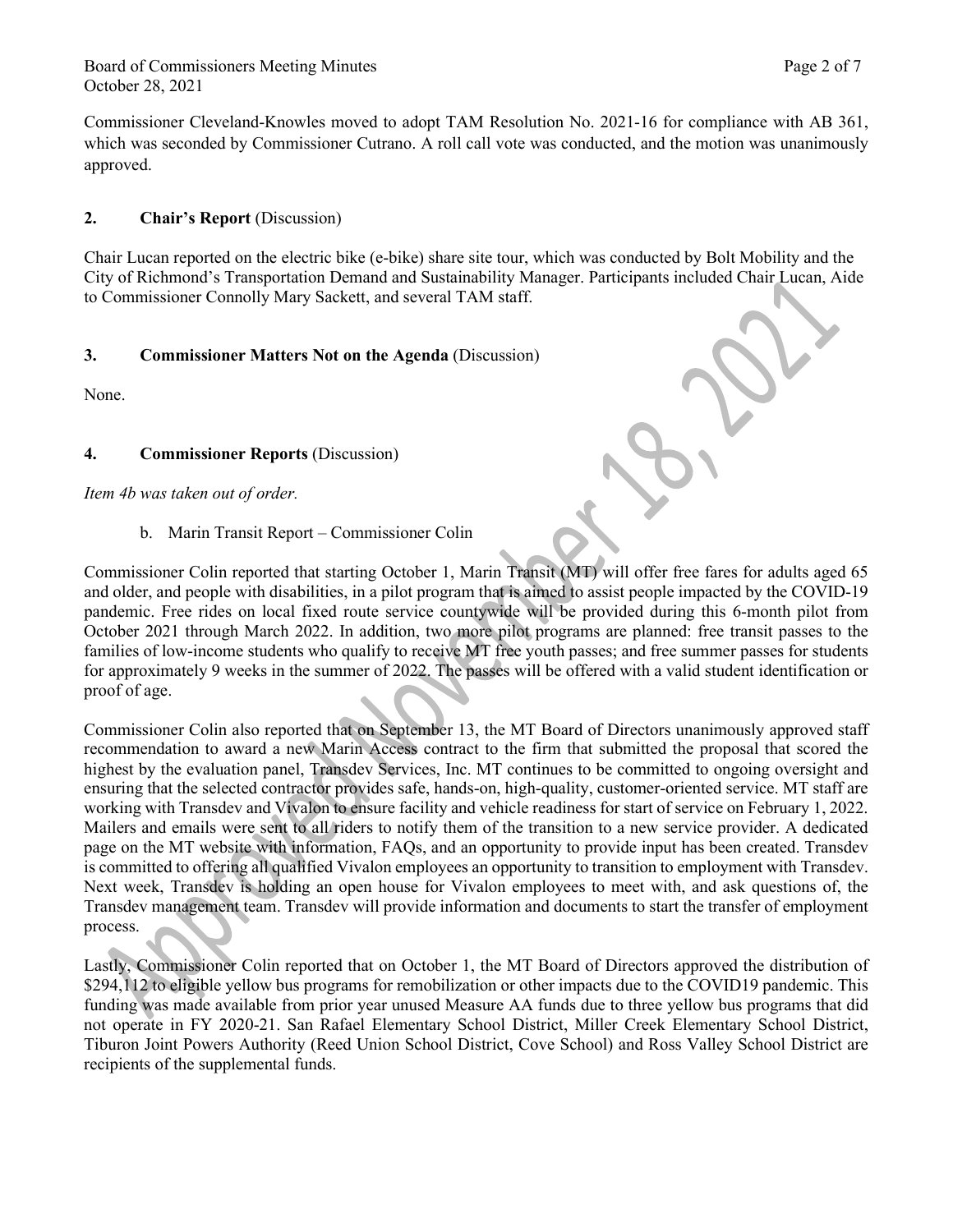*Item 4c was taken out of order.*

c. SMART Report – Chair Lucan

Chair Lucan reported that the Sonoma Marin Area Rail Transit (SMART) Board of Directors appointed Eddy Cumins as the new General Manager to succeed Farhad Mansourian upon his retirement.

*Item 5 was taken out of order.*

### **5. Executive Director's Report** (Discussion)

ED Richman provided an update on recent projects and transportation news including updates on the project status of the final segment of the Marin-Sonoma Narrows (MSN); Gate 6 intersection modifications; the northbound Central San Rafael exit ramp and Bon Air bridge closures; the City of Richmond bike share visit; Marin Commutes Fall Campaign; Regional "All Aboard" Transit Campaign; International Walk and Roll to School Day (iWalk); new pedestrian safety measures, including Assembly Bill (AB) 43, which allows more local control over speed limits.

ED Richman also reported on her participation in the Marin Conservation League (MCL) meeting focusing on greenhouse gas (GHG) emission reduction; TAM's application for a Caltrans sustainable communities grant program; the adoption of Plan Bay Area (PBA) 2050; and State Route (SR) 37 interim flood mitigation environmental clearance.

Lastly, ED Richman called attention to this month's Caltrans (California Department of Transportation) report.

Chair Lucan opened the discussion to the Board members and public, and hearing none moved to the next agenda item.

### **4. Commissioner Reports** (Discussion)

a. MTC Report – Commissioner Connolly

Commissioner Connolly reported that PBA 2050 was adopted by the Metropolitan Transportation Commission (MTC) and the Associations of Bay Area Governments (ABAG) on October 21.

Commissioner Connolly also reported on the Blue Ribbon Transit Recovery Task Force and its focus on local and regional public transit, recovery, and transformation. The issues considered include fare integration policy; mapping and wayfinding; bus transit priority; network management reform; connected network planning; data collection and coordination; accessibility; and funding.

Commissioner Connolly reported that surveys show that 87% of Bay Area residents believe public transit is important to our region. Coordinated public transit that operates as a seamless, multimodal transit system for the Bay Area is overwhelmingly popular, across riders and non-riders.

Commissioner Connolly noted that most of the bridges are back to 90% of pre-pandemic traffic volumes. Traffic on the Richmond-San Rafael (RSR) Bridge is at 88% of September 2019 level. The Bay Bridge is at 92% of September 2019 level. Single occupancy vehicle trips have recovered faster than carpools or transit. BART ridership is at 19% of 2019 level. High-Occupancy Vehicle (HOV) lane volumes are about 70% of 2019 level. Total vehicle volumes are 98% of 2019 level, with non-HOV lane volumes 18% more than 2019 level.

Commissioner Connolly also noted that there has been a substantial shift towards remote work. Forty percent of employees are working remotely three days a week, and 20% or more are working remotely five days a week. This data is reflected in surveys by both the Silicon Valley Leadership Group and the Bay Area Council.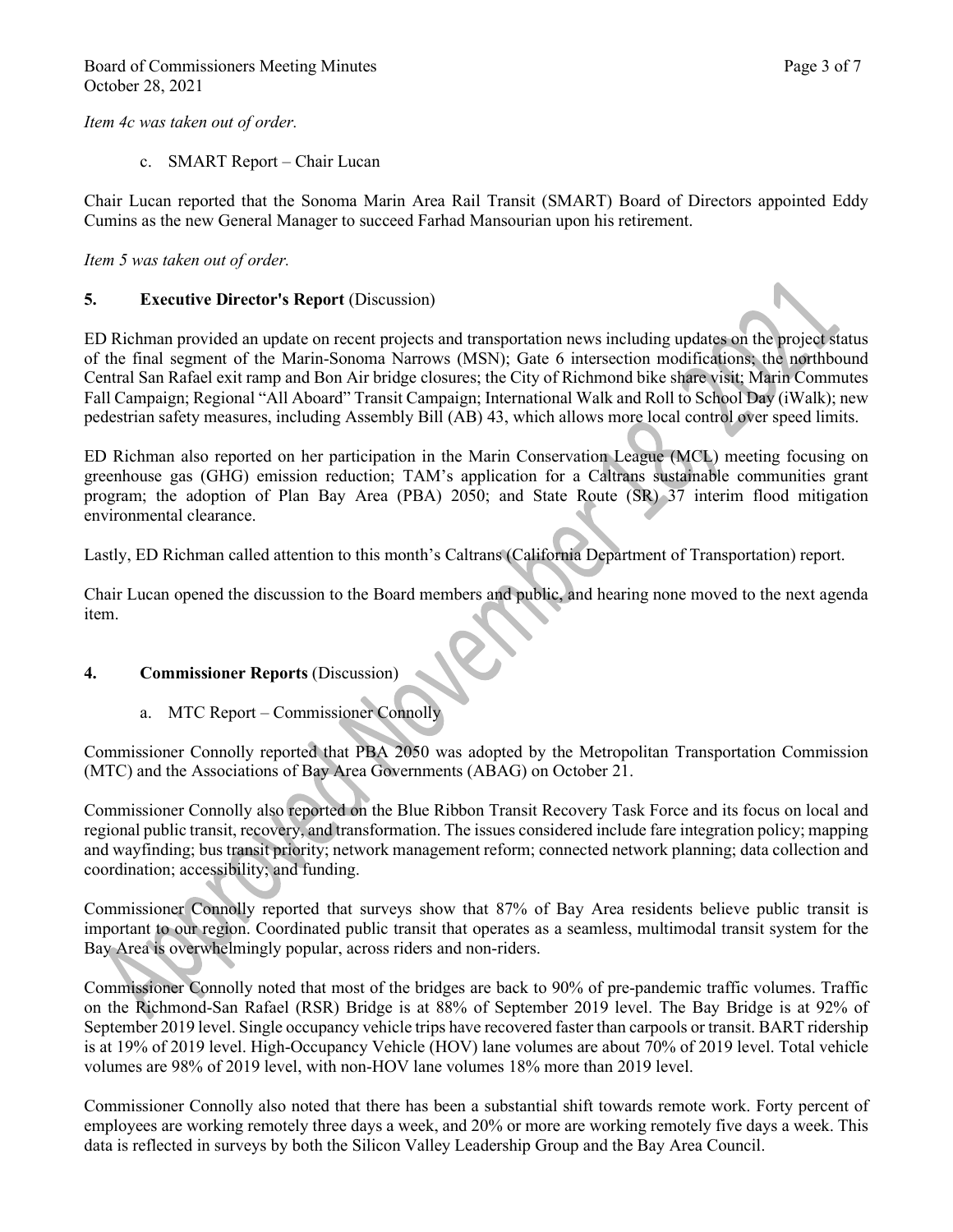Lastly, Commissioner Connolly reported that Bay Area transit ridership is slowly increasing but remains significantly below pre-pandemic levels. Stimulus funds, including allocations through the American Rescue Plan Act (ARPA), have been critical in allowing operators to maintain some level of service despite significant revenue losses. Most revenue service today supports transit dependent riders and essential service workers.

In response to Commissioner Carmel's comment that public transportation services have not returned to prepandemic levels, Commissioner Connolly noted that there should be a focus on returning regional bus routes to service for riders.

Commissioner Fredericks commented that the Golden Gate Bridge, Highway and Transportation District (GGBHTD) is receiving federal funds to offset the lower levels of ridership due to the pandemic. GGBHTD prioritizes route returns based on employer reopening tracking data.

Commissioner Rice commented that the increase in RSR Bridge traffic reflects the need for more affordable housing.

In response to Vice Chair Moulton Peters, Commissioner Connolly noted that transit riders may express their support of routes by contacting GGBHTD staff or providing comments at the GGBHTD Board meeting.

Commissioner Fredericks noted that members of the public may also provide comment at the GGBHTD's transportation committee meetings.

Chair Lucan asked if any members of the public wished to speak or had sent in an e-comment and seeing none, moved to the next agenda item.

## **6. Open Time for Public Expression**

Marin Sonoma Electric Vehicle Squad representative and Larkspur resident David Moller reported that all jurisdictions in Marin are compliant with AB 1236; and expressed his continued support of the Alternative Fuels program.

Chair Lucan asked if any other members of the public wished to speak or had sent in an e-comment and seeing none, moved to the next agenda item.

## **7. CONSENT CALENDAR** (Action)

- a. Approve TAM Board Meeting Minutes September 23, 2021
- b. Approve the Programming of 2022 State Transportation Improvement Program Funds
- c. Accept the US 101 Part-Time Transit Lane Feasibility Study
- d. Review and Accept the FY2021-22 First Quarter Financial Report
	-
- e. Adopt Revision to the Programming of FY21/22 and FY22/23 TFCA and TDA Article 3 Funds<br>Approve Resolution 2021-12 (TDA Funding) and Authorize an Amendment to the Cooperative<br>Con Closure Project f. Approve Resolution 2021-12 (TDA Funding) and Authorize an Amendment to the Cooperative Agreement with Caltrans for the North/South Greenway Gap Closure Project

Commissioner Connolly moved to approve the Consent Calendar and was seconded by Commissioner Cutrano. Chair Lucan opened the item to public comment and hearing none, a roll call vote was conducted, and the motion passed unanimously.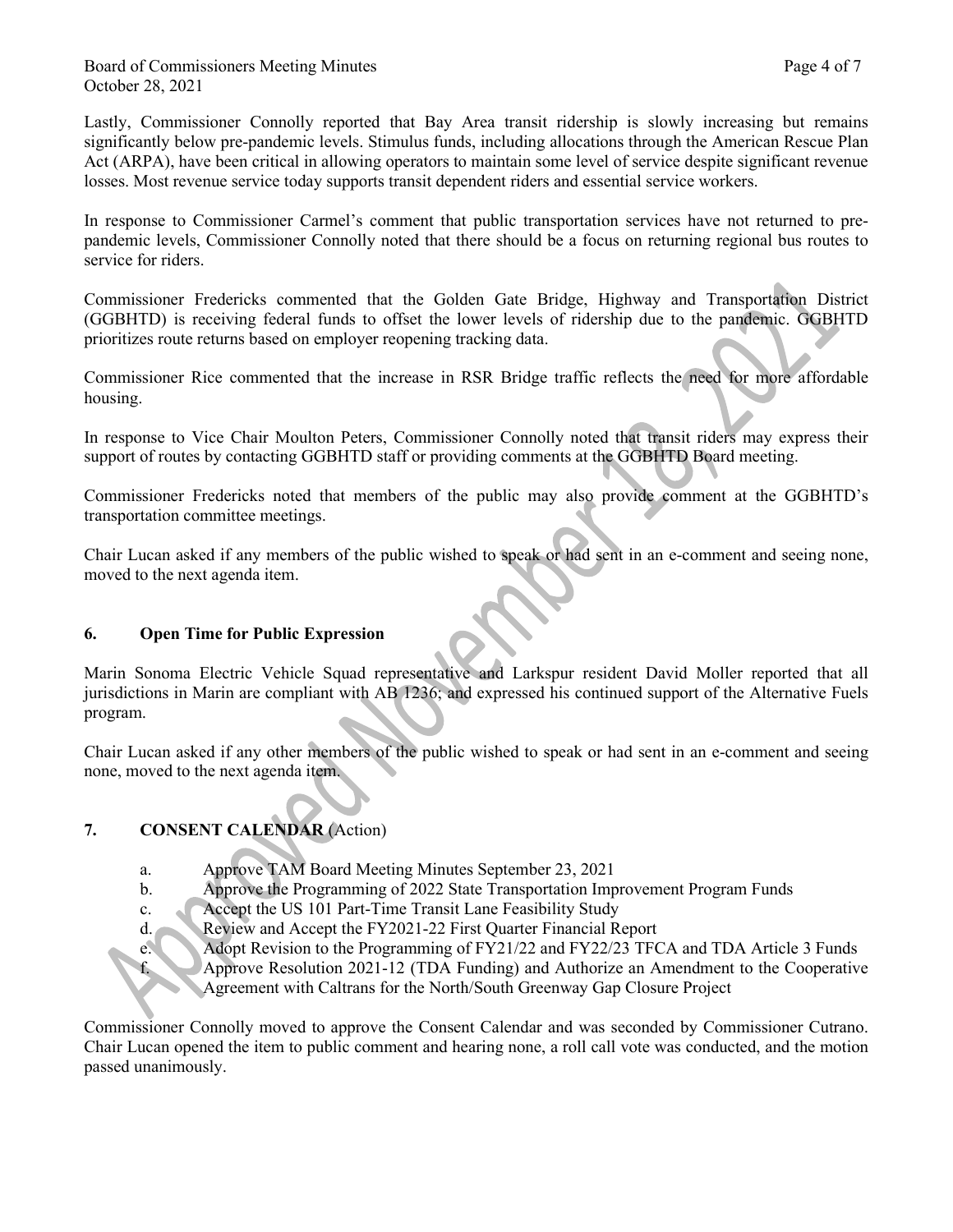#### Board of Commissioners Meeting Minutes **Page 5 of 7** and 2011 11 and 2012 12:30 and 2012 12:30 and 2012 12:30 and 2012 12:30 and 2012 12:30 and 2012 12:30 and 2012 12:30 and 2012 12:30 and 2012 12:30 and 2012 12:30 and 201 October 28, 2021

## **8. State Legislative Update** (Discussion)

ED Richman reported that Gus Khouri, TAM's Legislative Advocate with Khouri Consulting, will be presenting the State Legislative Update, including discussions at the state level regarding budget surplus and potential additional funding for transportation. ED Richman also noted that the EDs from the nine Bay Area County Transportation Authorities (BACTA) will be meeting with the Assemblymember Laura Friedman, Chair of the California State Assembly Transportation Committee, later this week.

Mr. Khouri provided an update on AB 14 (Aguiar-Curry), AB 43 (Friedman), AB 361 (Rivas), AB 1499 (Daly), Senate Bill (SB) 4 (Gonzalez), and SB 339 (Wiener); and a summary of the FY 2021-22 State Budget.

Mr. Khouri also reported on Senate Bill (SB) 1 Cycle 3 Competitive Programs, including the Active Transportation Program (ATP), the Solutions for Congested Corridors Program (SCCP), Local Partnership Program (LPP), Trade Corridor Enhancement Program (TCEP); and the release of the draft Transit and Intercity Rail Capital Program (TIRCP) guidelines.

Chair Lucan asked if any members of the public wished to speak or had sent in an e-comment and seeing none moved to the next agenda item.

# **9. 2021 Congestion Management Program Report & 2020 Transportation System Monitoring Report**  (Action)

Senior Transportation Planner Scott McDonald presented this item, which requested that the TAM Board accept the 2021 Congestion Management Program (CMP) and 2020 Transportation System Monitoring Report for Marin County.

Mr. McDonald provided an overview and update of the program including expanded data collection; morning and evening conditions on arterial roads and freeways; HOV lane level of service (LOS) levels; transit ridership trends; and bicycle and pedestrian counts.

Mr. McDonald introduced TJKM Transportation Planner Cory Peterson to present an overview of the congestion maps, which reflect all of the major freeways and arterials in Marin and displays the LOS. Mr. Peterson also provided details on the data comparison tools that are available within the online mapping program.

Mr. McDonald reported that the pandemic had a major impact on both congestion and volume and was most influential on morning traffic; bicycle/pedestrian monitoring showed a decline in average activity since 2018 counts but was mixed depending on location; transit ridership decline was evident in the reported data; and that overall traffic reduced significantly from changes associated with the pandemic.

In response to Commissioner Colin, Mr. McDonald explained that the timeline for the next cycle has yet to be determined. Mr. McDonald also noted that the LOS metrics used are currently required through the state legislation for the CMP and that TAM staff is working with MTC to determine how vehicle miles traveled (VMT) data may be incorporated in the future.

In response to Commissioner Carmel, Mr. McDonald explained that the minimum LOS for arterial roads is 'D', and the minimum LOS for freeways is 'E'.

ED Richman explained that a major goal of PBA 2050 is to address GHG emissions and VMT through policy tools, capital improvements, and land-use patterns. ED Richman also noted the Blue Ribbon Transit Recovery Task Force's focus on public transportation and alternative modes of travel for transit recovery and transformation. ED Richman further noted that TAM is applying for funds to produce a VMT toolkit for use by local jurisdictions in response to a state legislation requirement that developers provide assessments of VMT generated by their development to mitigate any increases.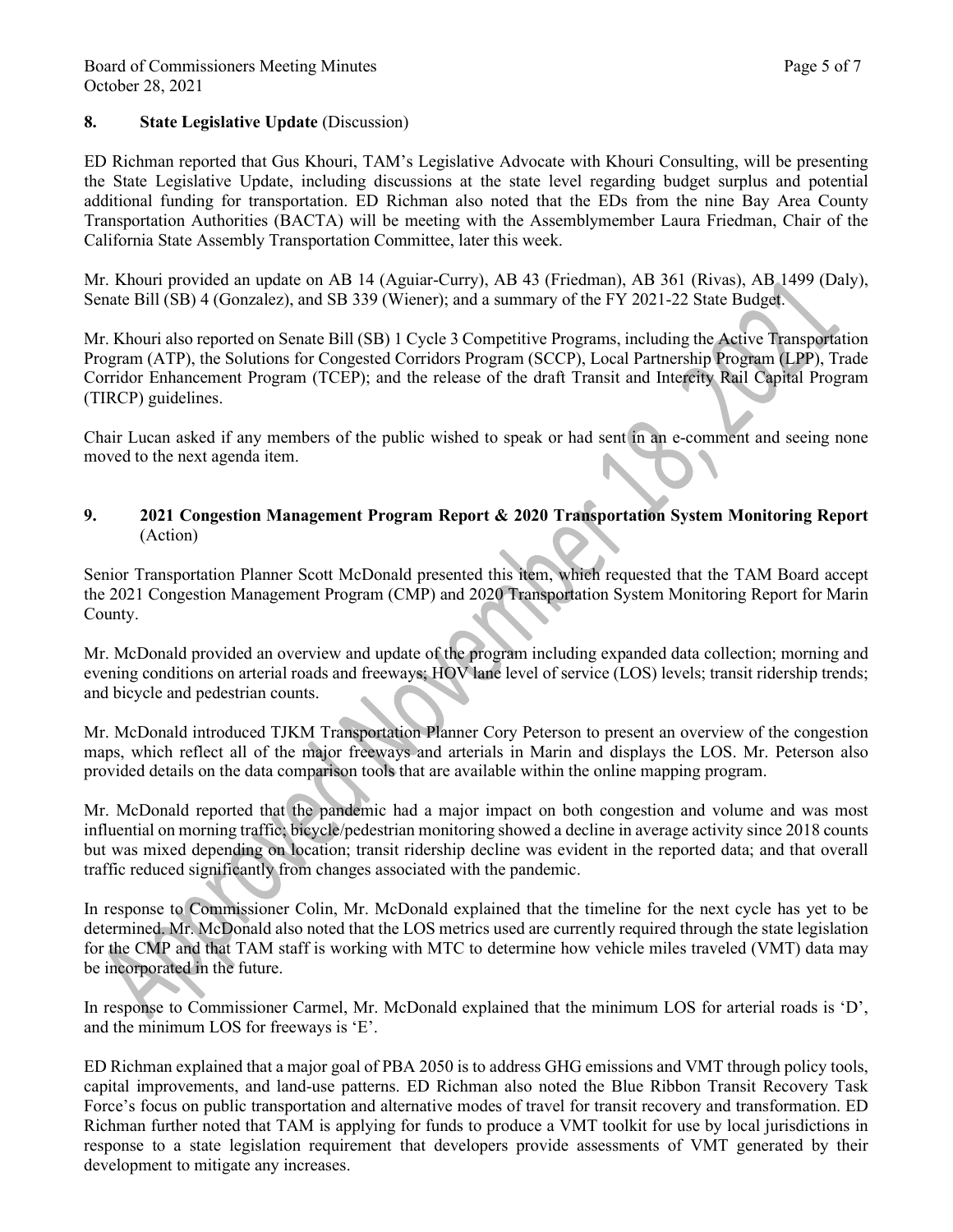Commissioner Colbert expressed his support of the bicycle/pedestrian count data in the Ross Valley area and also expressed his support of a bike share program.

Commissioner Cleveland-Knowles expressed her support of an annual workshop to discuss broader transportation issues.

Chair Lucan asked if any members of the public wished to speak or had sent an e-comment.

Sausalito Taxi owner Kevin Carroll commented that data reflected in passenger travel logs could be used to identify gaps in public transportation.

Commissioner Cleveland-Knowles moved to accept the 2021 CMP and 2020 Transportation System Monitoring Report for Marin County, which was seconded by Commissioner Arnold. A roll call vote was conducted, and the motion passed unanimously.

# **10. Review and Accept the FY2020-21 TAM Annual Comprehensive Financial Report** (Action)

Deputy Executive Director/Chief Financial Officer Li Zhang presented this item which recommended that the TAM Board review and accept the FY2020-21 TAM Annual Comprehensive Financial Report (ACFR).

Ms. Zhang noted that TAM's Citizens' Oversight Committee (COC) reviewed the draft report at its October 25 meeting and recommended that the TAM Board accept the report. Ms. Zhang introduced Nathan Edelman of Eide Bailly LLP and then she and Mr. Edelman summarized the report, noting that there were no findings.

Vice Chair Moulton-Peters expressed her support of sharing the economic data with the city and county housing collaborative.

In response to Chair Lucan, Ms. Zhang explained that the majority of TAM funds are invested in CalTRUST and that staff is closely monitoring the cash needs of various projects and exploring various investment options.

Chair Lucan asked if any members of the public wished to speak or had sent an e-comment, and hearing none, asked for a motion.

Commissioner Fredericks made a motion to accept the FY2020-21 TAM ACFR and was seconded by Commissioner Hillmer. A roll call vote was conducted, and the motion passed unanimously.

# **11. Comment Letter on Draft EIR for San Rafael Transit Center Relocation Project** (Action)

ED Richman presented the staff report, which recommends that the TAM Board authorizes the ED to send a comment letter (Attachment A) on the Draft Environmental Impact Report (EIR) for the San Rafael Transit Center Relocation Project to GGBHTD.

Commissioner Colin expressed her support of addressing the EIR comments from all of the community partners.

Commissioner Cleveland-Knowles expressed her support of an efficient transit center that encourages more use of public transportation.

Chair Lucan asked if any members of the public wished to speak or had sent an e-comment, and hearing none, asked for a motion.